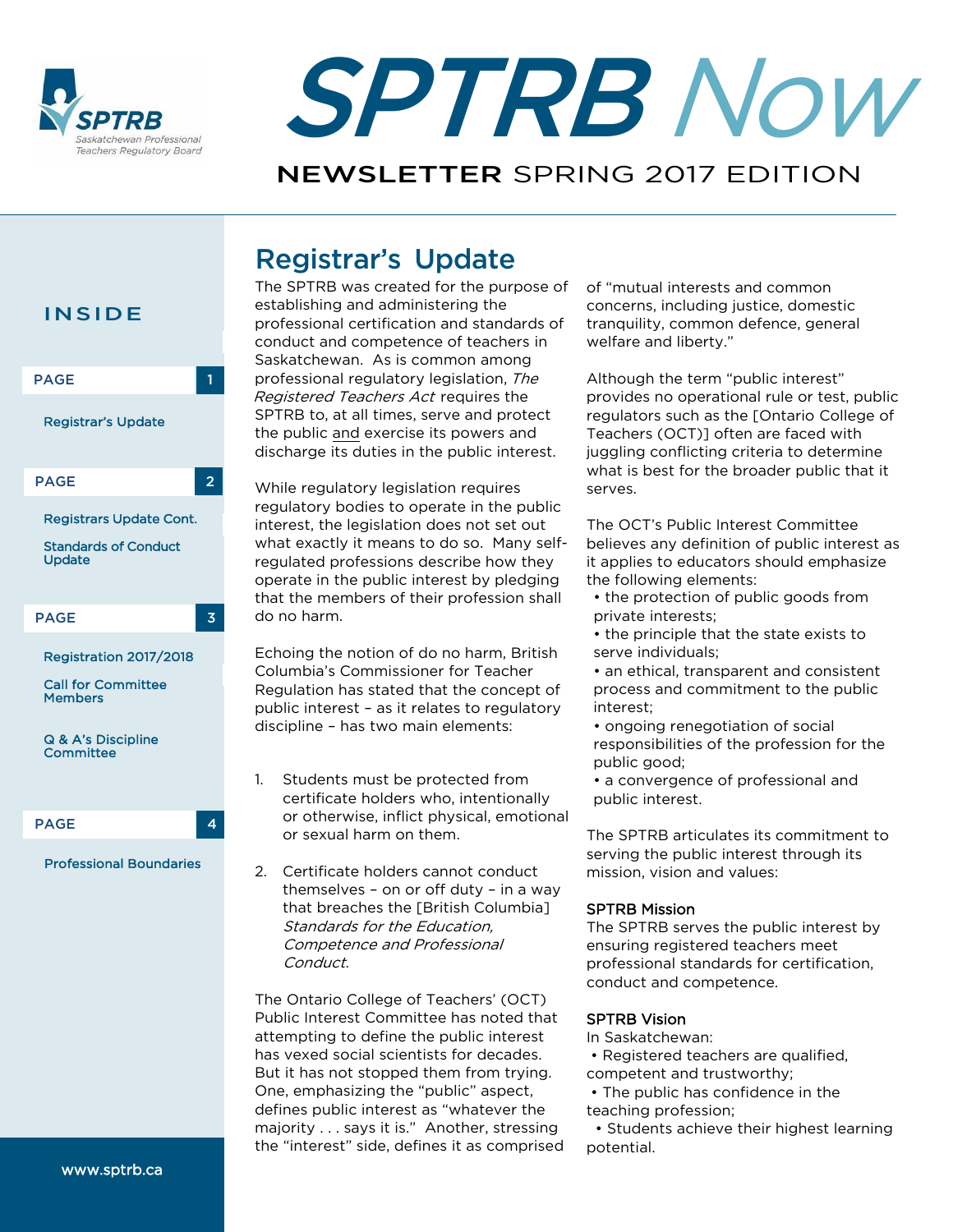### Registrar's Update Cont. SPTRB Values

In exercising its powers and discharging its responsibilities, the SPTRB demonstrates: Integrity, Transparency, Accountability, Fairness and Timeliness.

This winter the SPTRB began actualizing another part of its mandate, in the public interest, as the Discipline Committee (DC) held its first hearings. The DC heard five

formal complaints of charges laid against registered teachers by the Professional Conduct Committee. Notices of hearings are posted to the SPTRB website at least two weeks prior to the hearing date. The notices provide the charge(s) that will be heard and the date, time and location of the hearing. Decisions of the DC are posted on the SPTRB website thirty days after the decision is made (if there has been no appeal of

the decision). Please see the Q and A section of this newsletter for further information about the Discipline Committee.

Yours in Education Trevor Smith Registrar

## Standards of Conduct Update

The Standards Development Committee was struck in the late fall of 2016 and consists of five registered teachers from across the province. The committee reviewed the responses from the survey that registered teachers and members of the public were invited to complete during the 2016/2017 registration period. The committee was tasked with finding common themes and salient points. In doing so, the committee drafted a proposed set of standards along with positively stated indicators. Currently, the Regulatory Bylaws of the SPTRB only outline conduct that constitutes misconduct:

- 2.01 Without restricting the generality of section 33 of the Act, the following conduct on the part of a teacher is misconduct:
- (a) conduct which is harmful to the best interest of pupils or affects the ability of a teacher to teach;
- (b) any intentional act or omission designed to humiliate or cause distress or loss of dignity to any person in school or out of school which may include verbal or non-verbal behavior;
- (c) physically abusive conduct which involves the application of physical force which is excessive or inappropriate in the circumstances to any person;
- (d) sexually abusive conduct that violates a person's sexual integrity, whether consensual or not which includes sexual exploitation;
- (e) an act or omission that, in the circumstances, would reasonably be regarded by the profession as disgraceful, dishonourable or unprofessional;
- (f) being in violation of a law if the violation is relevant to the teacher's suitability to hold a certificate of qualification or if the violation would reasonably be regarded as placing one or more pupils in danger;
- (g) signing or issuing a document in the teacher's professional capacity that the teacher knows or ought to know contains a false, improper or misleading statement; or
- (h) falsifying a record relating to the teacher's professional responsibilities; providing false information or documents to the registrar or to any other person with respect to the teacher's professional qualifications.

The proposed standards are written in a way that aims to promote and highlight the important work teachers do in a positive and attainable manner. The next stage of the project will include consulting with sector partners, registered teachers and the public for feedback on the proposed standards and indicators. Feedback will be sought from teachers and members of the public through an on-line survey made available during the registration period. Following this, there will be a series of focus groups held throughout the province for further feedback.

#### Proposed Standards Survey

You are invited to complete a survey on the proposed Standards of Professional Conduct. This survey is a followup to last year's survey in which you were asked to describe behaviours of teachers that demonstrate key principles of professional conduct. Please take a few minutes to complete this survey [here.](https://www.surveymonkey.com/r/L23WH7J) Your feedback is important!

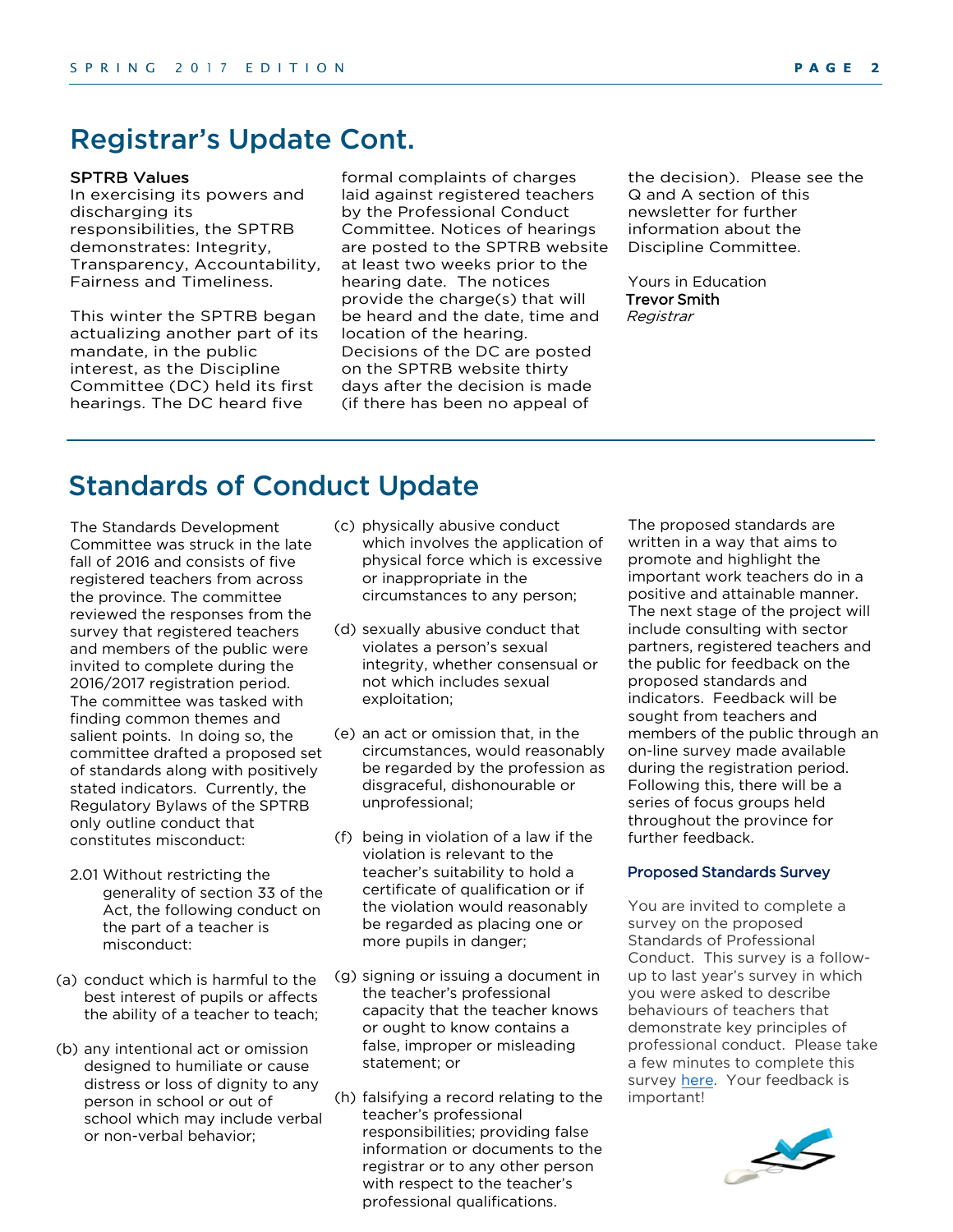### Registration 2017/2018

The Registration Period for the 2017/2018 school year runs from May 1 – August 31, 2017. All teachers working in a position where a teacher's certificate is required for employment must register with the SPTRB. This includes substitute teachers. You can access the online Registration Renewal application form by signing in to your Educator Portal at [www.sptrb.ca.](http://www.sptrb.ca/) 

The Government of Saskatchewan will be providing operational funding to the SPTRB for the 2017/2018 school year. Consequently, there will be no fee associated with this year's registration process. Once you have completed and submitted your online registration renewal, your registration will be approved within 24 hours. You can can verify your registration in two ways.

First, you can check the Public Registry at [www.sptrb.ca](http://www.sptrb.ca/) for your name. Also, a Registration Verification card will be available to print from your Educator Portal. Please note the importance of updating your employer when completing your registration so that your employer can verify you are in fact registered.

### Call for Committee Members Professional Conduct Committee and Discipline Committee

If you are interested in an excellent professional learning experience and an opportunity to contribute to your profession, please consider submitting an application to serve on the SPTRB's Professional Conduct Committee or Discipline Committee. For further information about the two committees and application process, visit [www.sptrb.ca](http://www.sptrb.ca/) and click on the Committees tab.

### Q & A's Discipline Committee

#### 1. What is the Discipline Committee and what does it do?

The Discipline Committee or DC is comprised of five individuals, the majority of whom are registered teachers. The members of the DC are drawn from a pool of persons who are appointed by the SPTRB's Board of Directors. The DC conducts hearings to determine whether a registered teacher, whose conduct is the subject of a formal complaint by the Professional Conduct Committee, is guilty of professional misconduct, professional incompetence or both; and to report to the Board on the decision and the order made where the registered teacher is found guilty.

#### 2. Who participates in a Discipline Committee hearing?

The complainant, registered teacher, legal counsel and witnesses may be present at the hearing. Evidence is presented by the Professional Conduct Committee and registered teacher for consideration by the DC. The DC makes a final decision following the hearing.

#### 3. Can anyone attend a hearing?

Yes, Discipline Committee hearings are open to the public, yet space is limited. All hearings are held at the SPTRB office unless otherwise noted: 204 – 3775 Pasqua Street, Regina.

### 4. What information about a hearing is made public?

Prior to a hearing, a notice of hearing is posted on the SPTRB website notifying the public of the hearing and the charge(s). If the registered teacher is found not guilty, the registrant and complainant are both informed of the decision, and the decision is posted on the SPTRB website. If the registered teachers is found guilty, the DC provides a decision and discipline order. Both the registrant and complainant are notified of the decision. Decisions of the DC may be appealed to the Saskatchewan Court of Queen's Bench. The decision is posted on the SPTRB website and noted on the public registry (following the expiration of the appeal timeline).